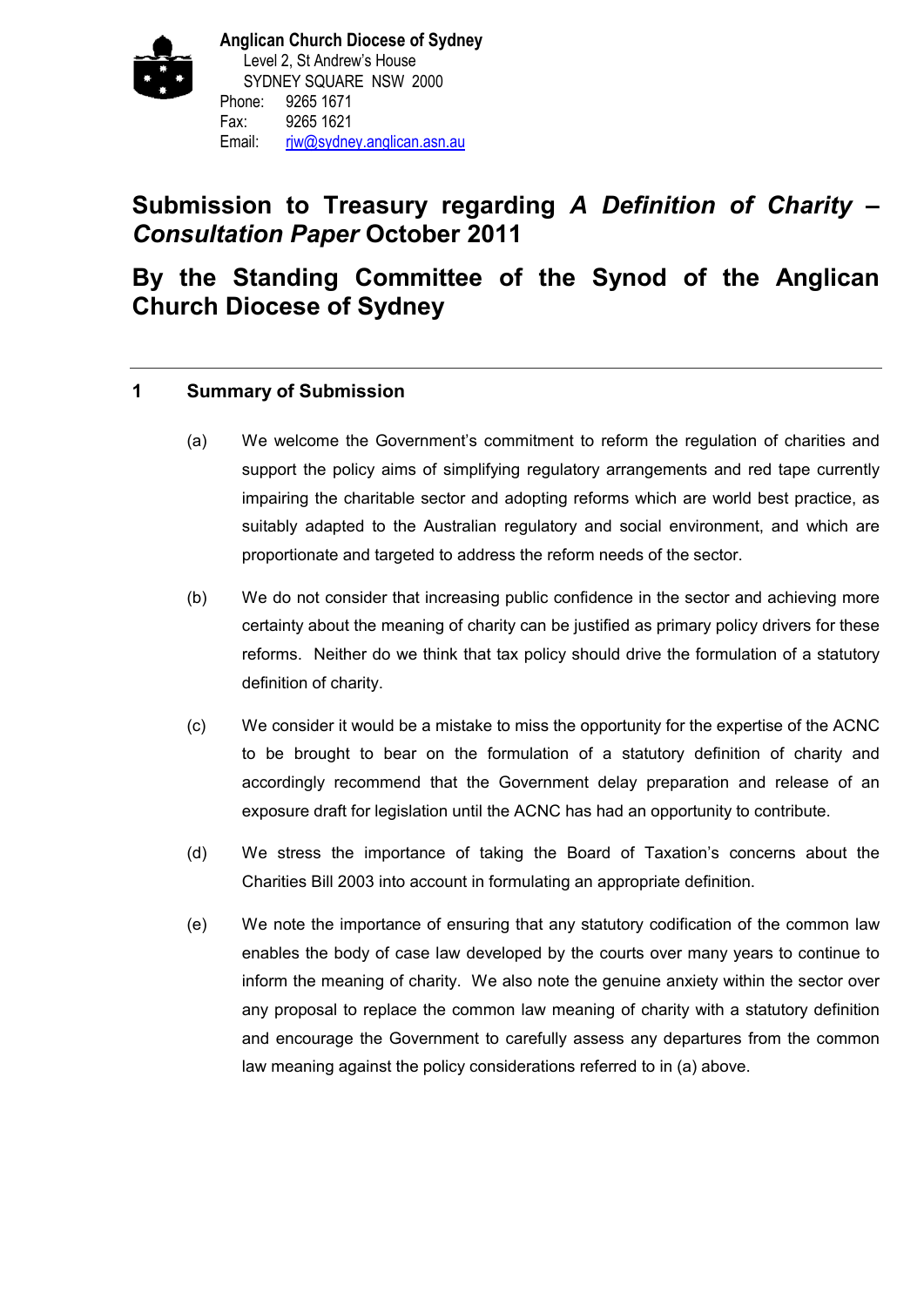- (f) We support the use of the expression 'dominant charitable purpose' in preference to the proposed 'exclusively charitable purpose' on the basis that the later expression does not logically accommodate incidental or ancillary purposes which are not charitable.
- (g) For the avoidance of doubt, we support the inclusion in any statutory definition of a provision which confirms that peak bodies would generally qualify as charities.
- (h) We support the extension of the existing heads of charitable purpose under the common law to include purposes which have been found to be charitable by the courts because they are for the public benefit. Such additional heads of charitable purpose should have the presumption of public benefit.
- (i) We submit that the purpose of specifying charitable purposes in legislation is to make it clear what purposes are widely considered as providing a public benefit thereby justifying the application of a presumption of public benefit. We consider that any removal of the public benefit presumption in respect of these purposes will give rise to a significant and unjustified administrative burden on the sector.
- (j) We address the desirability of retaining the public benefit presumption for charities for the advancement of religion or education, noting in particular that the presumption in respect of religious charities has enabled the courts to avoid making determinations that one religion provides more benefit than another. We also point to Australia's international human rights obligations concerning religious freedom as a basis for presuming that entities established for the advancement of religion are for the public benefit.
- (k) We recommend that, in view of the difficulties in articulating a test for public benefit, public benefit should be defined in negative terms, namely any benefit which is not a private benefit. This should be one of the factors relevant for deciding whether the public benefit presumption should be rebutted.
- (l) We accept the requirement that the activities of a charity be in furtherance or in aid of its charitable purposes but consider the inclusion of this requirement in the core definition of any statutory definition will confuse the distinction between activities and purposes.
- (m) We submit that an organisation's charitable status should usually be determined by reference to the purposes of the charity only and not the activities that it proposes to undertake. Any examination as to whether the activities of an organisation are being undertaken in furtherance of its charitable purpose go to the question of whether the organisation is fulfilling its charitable purpose and not whether it has a charitable purpose.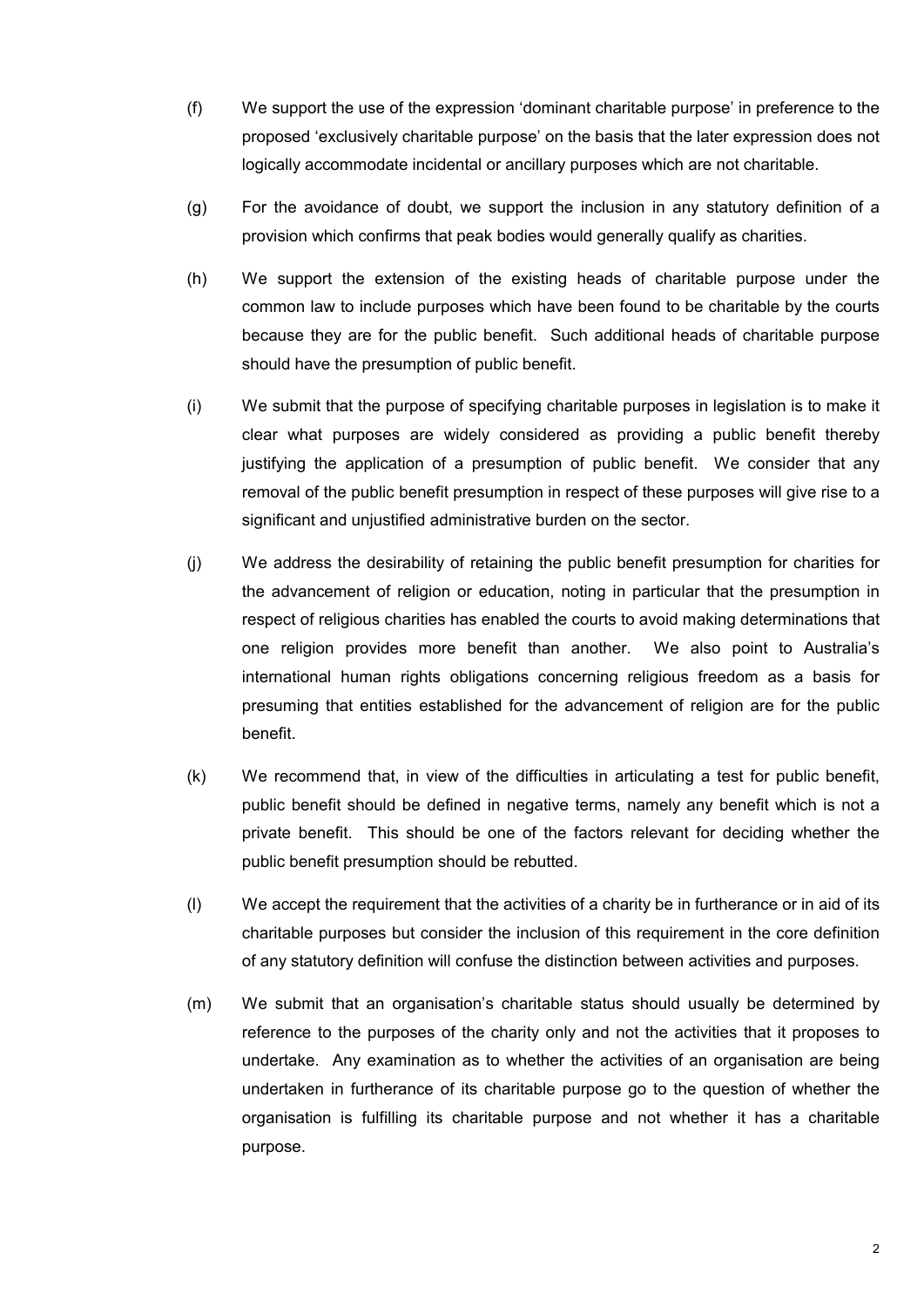- (n) We submit that in light of the decision in *Aid/Watch*, any political activity by a charity should be permitted when done in furtherance of the charitable purpose of the organisation.
- (o) While we agree that any entity with an unlawful purpose should not be characterised as a charity, we do not consider that illegal activity of itself should be a basis for disqualifying an entity from being a charity. Any illegal activity should be penalised under relevant legislation and should not give rise to a double penalty of disqualification.
- (p) We consider that it would be necessary to consider transitional arrangements if any legislative definition of charity narrows the common law meaning of charity. In particular we consider that if, despite our submissions on this matter, the public benefit presumption were to be removed under a statutory definition it would be important to retain the public benefit presumption for entities that are endorsed or registered as charities before the date the relevant legislation commences.

### **2 Who we are**

- (a) The name of our organisation is the Anglican Church Diocese of Sydney (**Diocese**).
- (b) This submission is made by the Standing Committee of the Synod of the Diocese. The Standing Committee is the executive of the Synod. The Synod is in turn the principal governing body of the Diocese constituted under the *Anglican Church of Australia*  Constitutions Act [1](#page-2-0)902 (NSW)<sup>1</sup>. The Diocese is the oldest and largest of the 23 Anglican dioceses which together form the Anglican Church of Australia.
- (c) The Diocese is an unincorporated voluntary association comprising various bodies constituted or incorporated under the *Anglican Church of Australia Trust Property Act 1917* (NSW) and the *Anglican Church of Australia (Bodies Corporate) Act 1938* (NSW). These bodies, together with the diocesan network of 270 parishes, are accountable to the members of the Church through the Synod of the Diocese<sup>[2](#page-2-1)</sup>.
- (d) The Diocese, through its various component bodies and through its congregational life is a provider of a wide range of programs including in social welfare, education, health and aged care, youth work, and for the homeless.

<span id="page-2-1"></span><span id="page-2-0"></span>The Synod has 719 members, the majority of which are appointed or elected representatives from our 270 parishes.<br>In the last ABS Census 837,917 people in the Sydney region identified as being Anglican. The regular combined membership of our 270 parishes is about 80,000 people.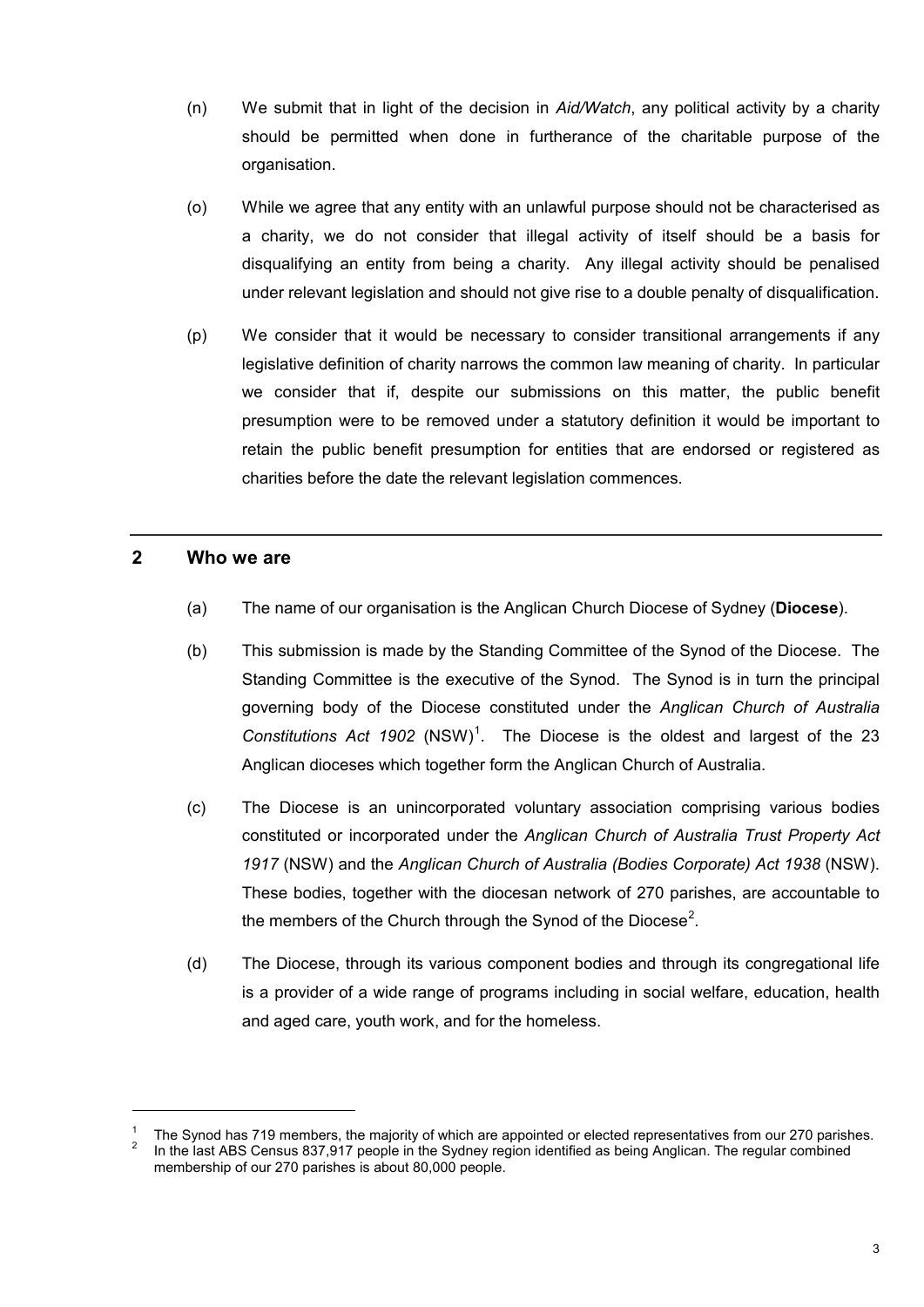- (e) In addition to the congregational life of the Diocese, the bodies which provide services to the community across the Diocese include large social welfare institutions such as Anglicare<sup>[3](#page-3-0)</sup> and Anglican Retirement Villages<sup>[4](#page-3-1)</sup>, as well as other charitable institutions including Anglican Youthworks $^5$  $^5$ , and 40 Diocesan schools $^6$  $^6$ .
- (f) The importance of the parishes and their networks of people within congregations to the provision of these services should not be underestimated. These are real communities of people within local communities. They are a natural social infrastructure which is an effective base for the provision of services which contribute to social inclusion.
- (g) Our contact details are –

Mr Robert Wicks Diocesan Secretary Anglican Church Offices PO Box Q190 QVB Post Office NSW 1230 Phone: (02) 9265 1671 Fax: (02) 9265 1634 Email: rjw@sydney.anglican.asn.au

# **3 Policy considerations**

## **3.1 Policy aims that should and should not be driving the reform process**

- (a) We welcome the Government's commitment to reform the regulation of the charities and NFP sector and broadly support the policy considerations which underpin the reforms announced by the Government in May this year.<sup>[7](#page-3-4)</sup>
- (b) It is important that any reforms adopted are consistent with the policy of Government outlined in the press release issued jointly by The Hon Bill Shorten MP, Assistant Treasurer and Minister for Financial Services and Superannuation and The Hon Tanya

<span id="page-3-0"></span>Anglicare relates to approximately 40,000 clients on an annual basis with counselling, children and youth services,<br>emergency relief, family relationships and aged care.

<span id="page-3-1"></span>Anglican Retirement Villages operates 37 residential facilities (both Independent Living and Residential Care) and 40 community based services throughout the greater Sydney region, caring for more than 6,000 residents and clients and regularly relating to a further 12,000 people (families, staff, volunteers) in the course of its service

<span id="page-3-2"></span><sup>&</sup>lt;sup>5</sup> **Anglican Youthworks** is the co-ordinator of work amongst children and young people and provides materials to 300,000 students, supports 4,000 volunteer and employed scripture teachers, and 8,000 youth leaders attending training events. 50,000 mostly young people and children attend outdoor programs and centres.<br><sup>6</sup> Attended by approximately 33,000 students.

<span id="page-3-4"></span><span id="page-3-3"></span>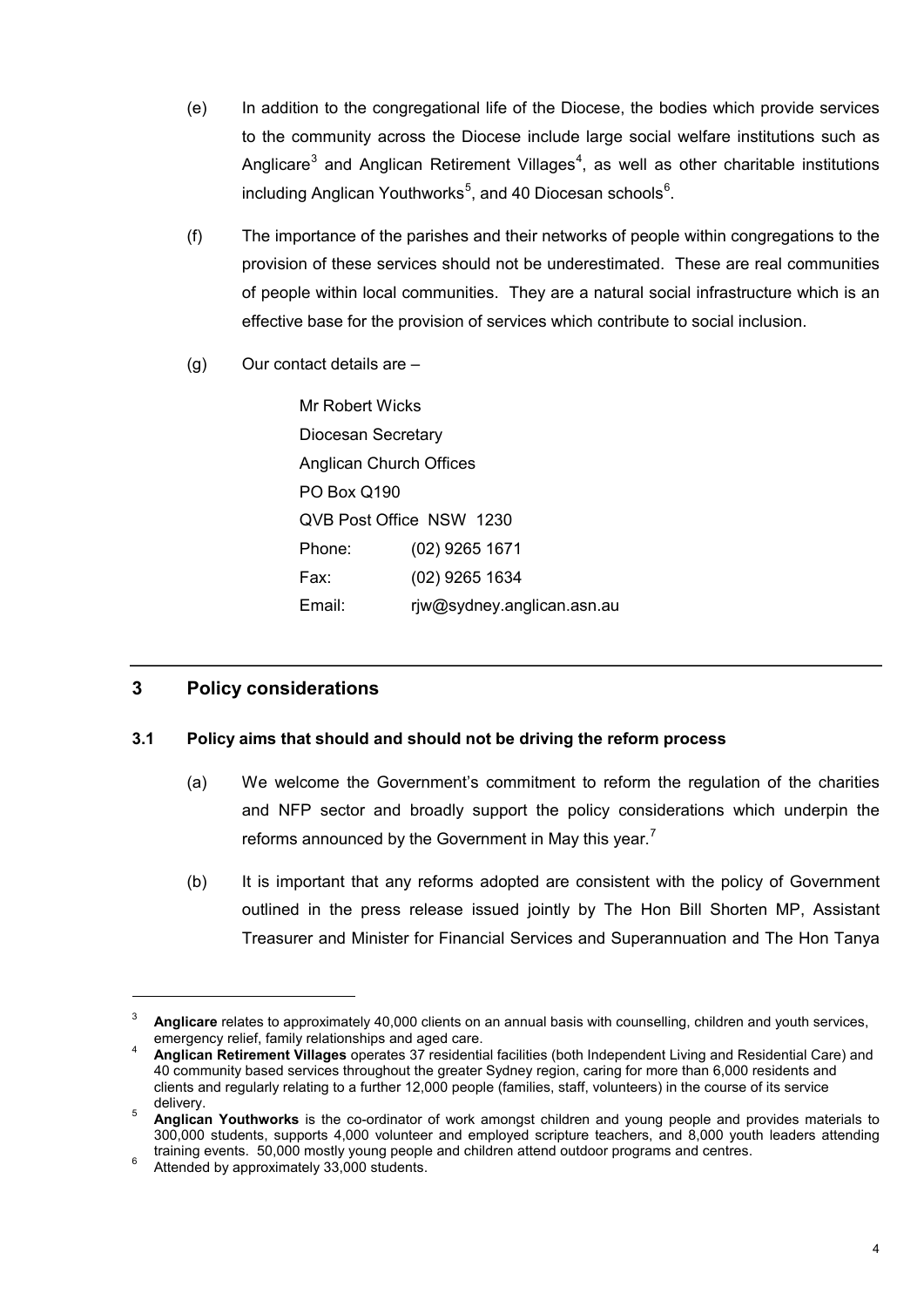Plibersek MP, Minister for Human Services and Social Inclusion to simplify the regulatory arrangements and red tape currently impairing the NFP and charitable sector from achieving its aims $^8$  $^8$ .

- (c) Any reforms adopted by the Government must be world best practice, as suitably adapted to the particular regulatory and social environment in which Australian charities operate.
- (d) The reforms must also empower charities to carry out their charitable purposes in a manner that is flexible and encourages innovation, rather than increasing red tape and administration costs. To this end, great care needs to be taken to ensure that any reforms undertaken are proportionate and targeted to address the reform needs of the sector.
- (e) On the other hand, despite assertions in various consultation papers, including the October 2011 consultation paper *A Definition of Charity* (**Consultation Paper**), we do not consider that increasing public confidence in the sector and achieving more certainty about the meaning of charity ought to be primary policy drivers for these reforms. While public confidence in the sector and certainty about the meaning of charity are clearly desirable, there is little or no evidence that the sector is suffering from a widespread erosion of public confidence and little to suggest that the current common law meaning of charity has itself been a significant cause of detriment to the sector. Any issues that may have arisen from time to time in these areas should not be used to justify regulatory changes which are disproportionate and are not targeted to the real reform needs of the sector.
- (f) Similarly, given the intention to use the definition of charity for the purposes of all Commonwealth laws, it would be inappropriate to formulate a narrow definition of charity in order to achieve tax policy outcomes. Any requirements, over and above an entity being a charity, which are necessary to access particular tax concessions should be dealt with in the relevant tax legislation and should not be "factored-in" to the definition of charity itself.

### **3.2 Broader reform process**

-

(a) While we recognise that the Consultation Paper is directly concerned only with the definition of charity, we submit that reforms of this nature must be considered in the

<span id="page-4-0"></span>

<sup>&</sup>lt;sup>7</sup> Making it easier for charities to help those that need it, 10 May 2011<br><sup>8</sup> Making it easier for charities to help those that need it, 10 May 2011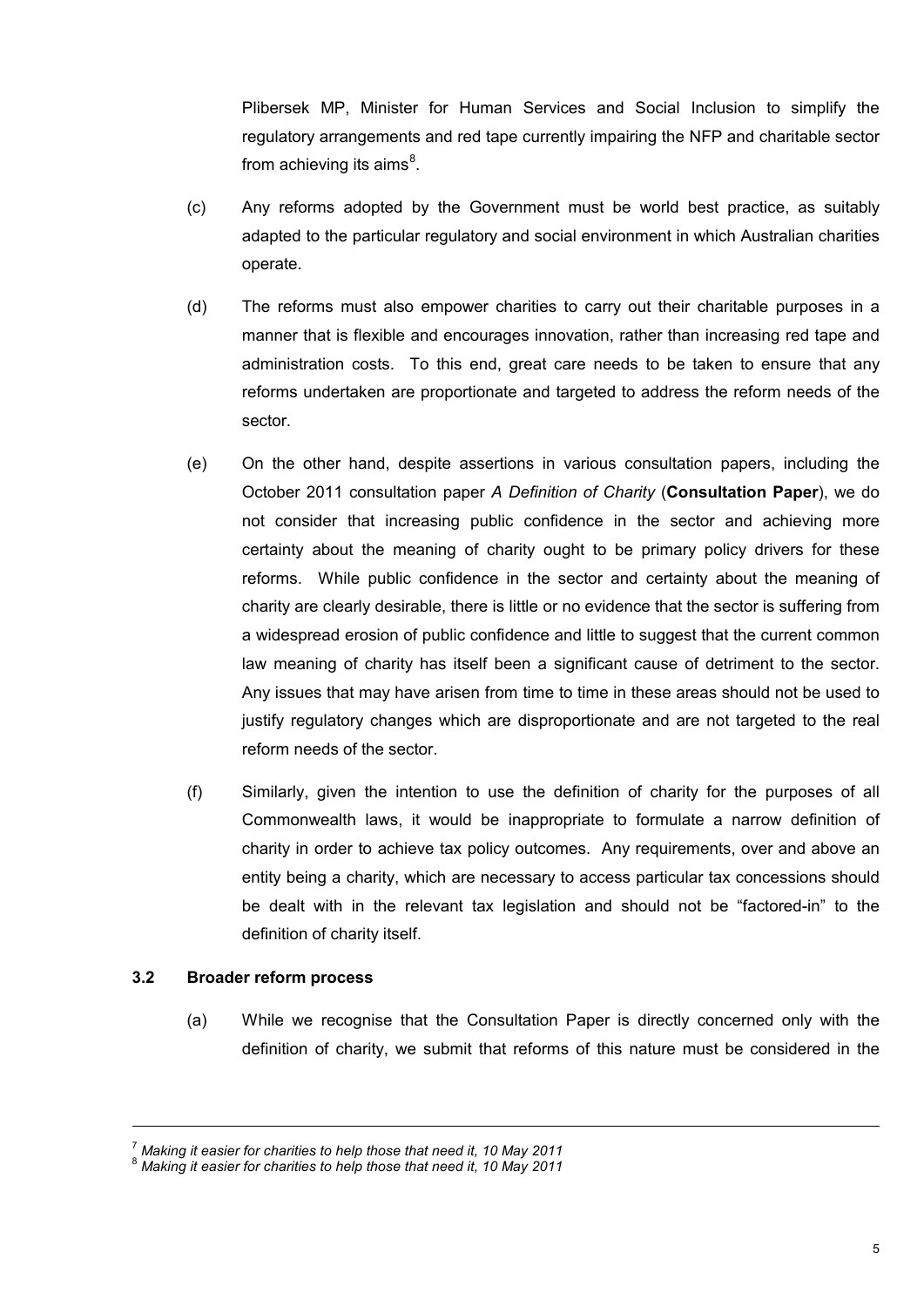context of the broader reform agenda announced by the Government in the Federal Budget handed down on 10 May 2011.

- (b) Given that the legislation arising from this consultation process will not commence until 1 July 2013, 12 months after the commencement of the Australian Charities and Notfor-Profits Commission (**ACNC**), it would be a mistake to miss the opportunity for the expertise of the ACNC to be brought to bear on the drafting and policy intent of the exposure draft, particularly in relation to public benefit and any change to the common law position.
- (c) We therefore recommend the Government delay preparation and release of the exposure draft until the ACNC has had opportunity to contribute.

## **3.3 Use of 2003 Charities Bill**

- (a) We note that the Government's announced starting point for the formulation of the definition of charity will be the 2001 *Report of the Inquiry into the Definition of Charities and Related Organisations* (**CDI**), adjusted to take account of changes to the law affecting charities since that time.<sup>[9](#page-5-0)</sup> However the Consultation Paper proposes that an Australian statutory definition for charity be based on the work already done on the Charities Bill 2003 (**2003 Charities Bill**).[10](#page-5-1)
- (b) The Board of Taxation, in its report *Consultation on the Definition of a Charity – A report to the Treasurer[11](#page-5-2)* (**Board of Taxation Report**) noted that the 2003 Charities Bill contained some departures from the form of definition recommended by the CDI and raised a number of other concerns about the bill. Consequently the Board of Taxation recommended substantial amendment to the 2003 Charities Bill.
- (c) While the Consultation Paper indicates that it has considered these concerns, we remain uneasy about the use of the 2003 Charities Bill as a starting point for any definition. We want to stress the importance of taking the Board of Taxation's concerns into account in formulating an appropriate definition.

<span id="page-5-1"></span><span id="page-5-0"></span><sup>&</sup>lt;sup>9</sup> As announced in the Media Release *Making it easier for charities to help those that need it, 10 May 2011*<br><sup>10</sup> At paragraph 41<br><sup>11</sup> Dated December 2003

<span id="page-5-2"></span>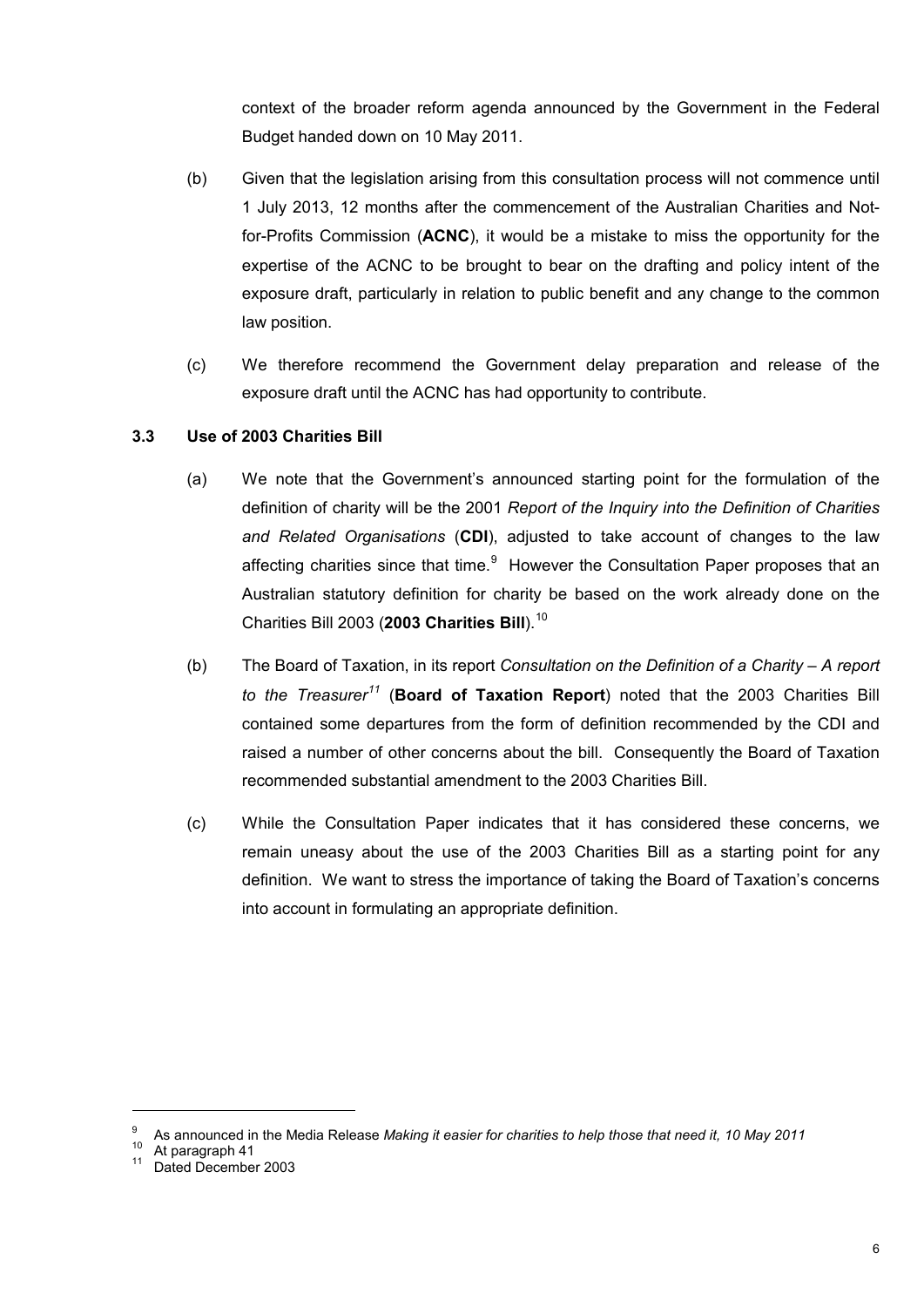### **4 Core definition**

### **4.1 Relationship with the common law**

- (a) The Consultation Paper appears to contemplate a statutory codification of the common law meaning of charity. A codification of the common law, if carefully undertaken, should ensure that the body of case law developed by the courts over many years will continue to inform the meaning of charity. It would therefore be helpful if Explanatory Material prepared for the legislative definition clearly indicates that this is an intended outcome of the definition.
- (b) In approaching this matter, the Government needs to be aware that there is genuine anxiety within the sector over any proposal to replace the common law meaning of charity with a statutory definition even if the intention is to codify the common law. In essence the concern is that important aspects of the current meaning of charity will be lost in the translation, as apparently occurred in places with the 2003 Charities Bill.
- (c) An alternative to codifying which we consider should be considered by the Government is enacting legislation which extends and, where considered necessary, clarifies the common law meaning of charity but which otherwise draws directly on the key elements of the meaning of charity as developed by the common law, including the approach taken by the common law in relation to public benefit.
- (d) If the Government does intend to depart from the common law meaning of charity in any way, such departures need to be carefully assessed in light of the policy considerations referred to in item 3.1 above to ensure they support the real reform needs of the sector.

### **4.2 Exclusively charitable purpose**

In our view, the language of 'exclusively charitable purpose' does not reflect the common law and, unlike the expression 'dominant charitable purpose', does not logically accommodate incidental or ancillary purposes which are not charitable. Consistent with the recommendations of the CDI and the approach taken in the Charities Bill 2003, we recommend the use of the term 'dominant purpose' and an express allowance for non-charitable purposes which are ancillary or incidental to the dominant charitable purpose or purposes.

#### **4.3 Peak Bodies**

(a) We consider that the common law clearly enables peak bodies to be charities in their own right. The advancement of a charitable purpose for the public benefit does not and never has required a body to deal directly with members of the public. Such a position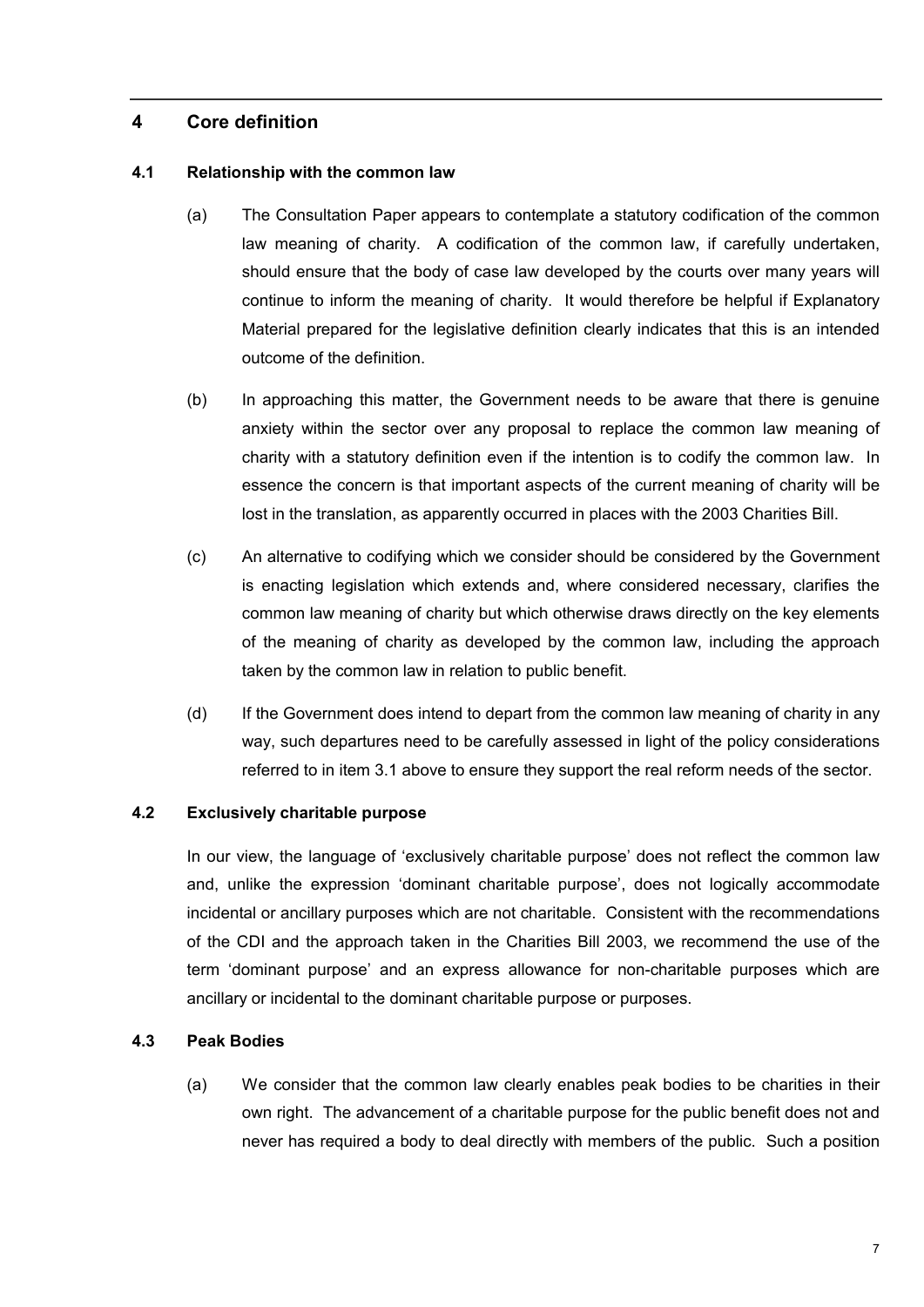reflects a misunderstanding of the 'public benefit' test and tends to conflate the broader concept of charitable purpose with the benevolent relief directly provided to the public by public benevolent institutions.

- (b) However since this matter is raised as an area of uncertainty in the Consultation Paper, we consider it would be prudent, for the avoidance of doubt, to act on the recommendation of the Board of Taxation report<sup>[12](#page-7-0)</sup> and confirm that peak bodies would generally qualify as charities.
- (c) The SVA case<sup>[13](#page-7-1)</sup> is of limited relevance in considering this matter since the decision is based on an administrative decision of a NSW government authority, and does not necessarily have application in respect of Commonwealth law or the law in other states (and in previous decisions, the High Court has determined that NSW Payroll Tax Cases are not necessarily applicable to Commonwealth law).

## **5 Charitable purposes**

### **5.1 List of Charitable purposes**

- (a) We consider that it would be helpful to enact legislation which extends the three distinct heads of charitable purpose under the common law to include purposes which have been found to be charitable by the courts because they have been accepted as having a public benefit. As outlined below, we consider that the presumption of public benefit should be extended to such additional purposes.
- (b) We also consider it would be helpful to retain, as a residual category of charitable purpose, other purposes which are beneficial to the community but without the presumption of public benefit.

### **6 Public benefit**

-

### **6.1 The public benefit presumption**

(a) Under the common law, the first three heads of charitable purpose are presumed to be for the public benefit. They are presumed to be for the public benefit not because they lack the character of public benefit without the presumption but because their

<span id="page-7-1"></span><span id="page-7-0"></span><sup>&</sup>lt;sup>12</sup> Board of Taxation recommendation 4.33<br><sup>13</sup> Social Ventures Australia Limited v Chief Commissioner of State Revenue [2008] NSW ADT 331 handed down on 12 December 2008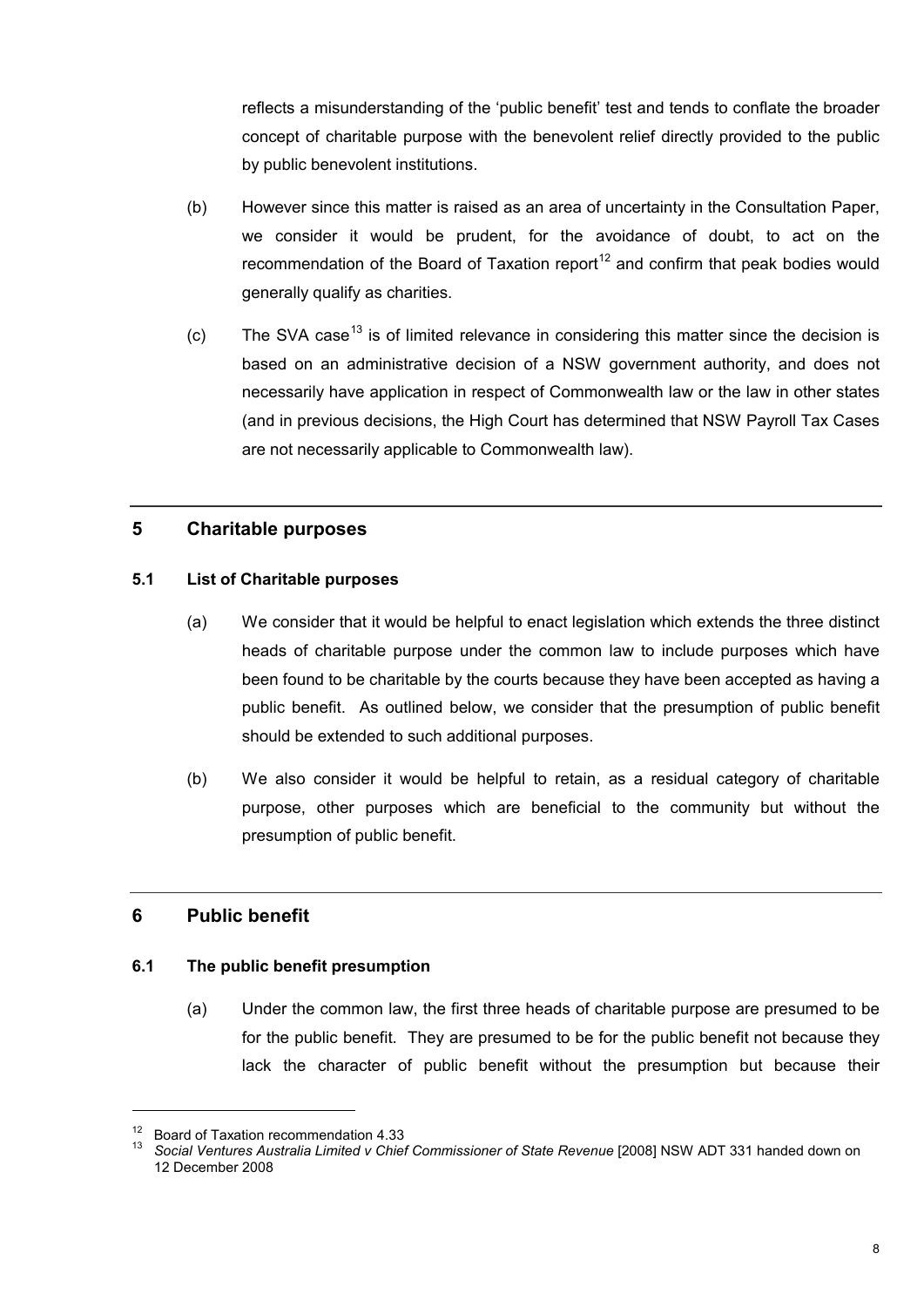widespread acceptance as being for the public benefit usually makes an inquiry into the matter unnecessary. The presumption is however rebuttable.

- (b) Similarly, the purpose of specifying 'charitable purposes' in legislation is to make clear what purposes are considered by the courts, community and the legislature as providing a public benefit. This view is supported by both the CDI and the explanatory memorandum to the Charities Bill 2003. Not to take this view would significantly diminish the value of specifying in legislation any charitable purposes.
- (c) The explanatory memorandum to the 2003 Charities Bill, in the section discussing the residual category of charity 'other purposes beneficial to the community', provides that 'in determining the purposes that will fall under this category, the term 'beneficial to the community' is given prime importance. The other six categories of charitable purposes have been included on the basis that they represent a significant benefit to the community.'[14](#page-8-0)
- (d) Consequently, in our view and in the view of the CDI and the drafters of the 2003 Charities Bill, the categories of charitable purposes represent a high order acceptance of the public good based solely on the purposes of the organisation. Logically therefore, an organisation with purposes falling within the distinct categories of charitable purpose stated in the legislation should be presumed, in the absence of evidence to the contrary, to have purposes that are beneficial to the public.
- (e) This presumption can however, be rebutted by evidence to the contrary, showing that the organisation's purposes are not compatible with public benefit – that is, they are for private benefit, against public policy, unlawful, or harmful or detrimental. The factors to be taken into account in arriving at this conclusion could be set out in the legislation.<sup>[15](#page-8-1)</sup> Further guidance about the application of these factors could be provided by the ACNC following its establishment.
- (f) In approaching the question of whether an entity is for the public benefit, a presumption needs to exist one way or the other – either an entity is presumed to be for the public benefit unless evidence is raised to the contrary (the common law position re the stated heads of charity), or an entity is presumed not to satisfy the public benefit requirement unless there is sufficient evidence to prove public benefit. In our view, it is both logical and appropriate that the presumption favour charities by 'casting on the party which

<span id="page-8-1"></span><span id="page-8-0"></span>

Explanatory Memorandum to the 2003 Charities Bill at [1.83]<br>Such as in section 177D of the *Income Tax Assessment Act 1936* that outlines the factors to take into account in determining whether a scheme is for the purpose of obtaining a tax benefit.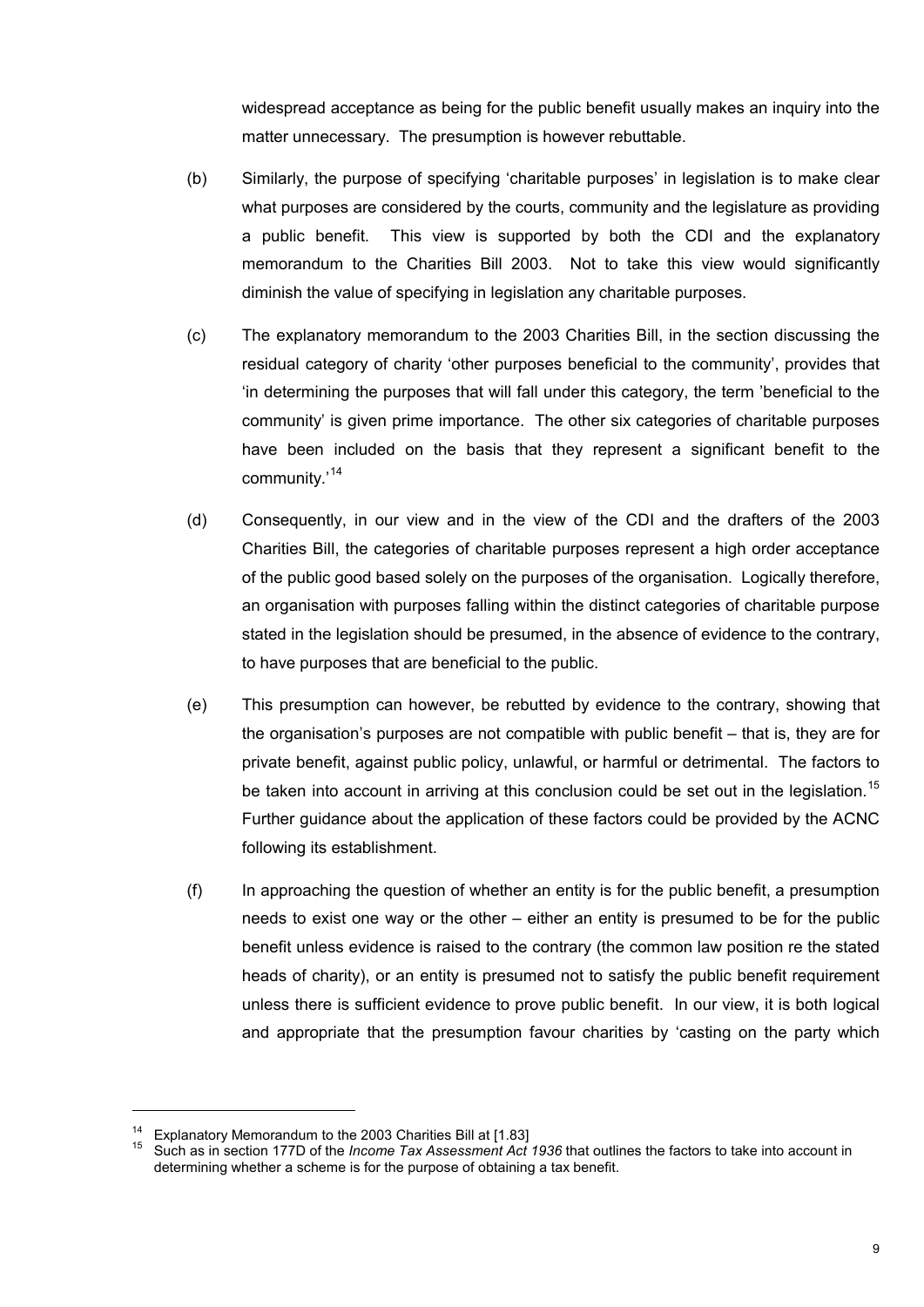challenges the presence of (net) benefit an evidential onus'.<sup>[16](#page-9-0)</sup> On this basis, it is appropriate to retain the presumption for purposes that have been determined over a long period of time to be charitable unless the contrary is shown.

- (g) The consultation paper observes that 'the presumption means a government authority must in seeking to regulate and enforce the law, rebut the presumption of public benefit, which can often be administratively difficult and costly'<sup>[17](#page-9-1)</sup>, but yet also argues that 'altering the presumption of public benefit may not increase compliance costs for most charities<sup>'[18](#page-9-2)</sup> and that 'some charities may incur some minor initial compliance costs in demonstrating that they are providing a public benefit<sup>[19](#page-9-3)</sup>. It is difficult to see how it can be administratively difficult and costly for the government to rebut the presumption but not also difficult and costly for a charity to prove that it is of public benefit (particularly where the benefit is intangible).
- (h) We question the wisdom of requiring any charity (but particularly an entity such as a start-up charity, suffering from a lack of resources) to bear a significant new administrative burden that has, until now, been borne by the government. Such a proposal runs counter to one of the stated aims of this legislative process, namely to reduce the compliance burden and administrative costs faced by the sector.
- (i) A change to the common law to remove the public benefit presumption will result in a need for new guidelines to be formulated by the regulator, and by the courts in appeals to decisions of the regulator, thereby giving rise to costs to both Government and the charities sector. In this regard we note that preparation of and consultation in relation to the huge volume of guidance on this topic prepared by the Charities Commission of England and Wales has resulted in costs to both the regulator and the charities, and cannot necessarily be simply adopted in the Australian context.
- (j) Indeed we note the clarification that now needs to be provided by the Charity Commission of England and Wales in relation to the guidance it has given on this topic, following the 116 page judgment in the *Independent Schools Case*. We do not believe that costly litigation of this type arising from the removal of the public benefit presumption in England and Wales is in the best interests of the Australian sector or broader community.

<span id="page-9-1"></span><span id="page-9-0"></span><sup>&</sup>lt;sup>16</sup> Dal Pont *Law of Charity 2010 at paragraph* [3.38]<br><sup>17</sup> Consultation paper at paragraph [79]<br><sup>18</sup> Consultation paper at paragraph [83]<br>Consultation paper at paragraph [84]

<span id="page-9-3"></span><span id="page-9-2"></span>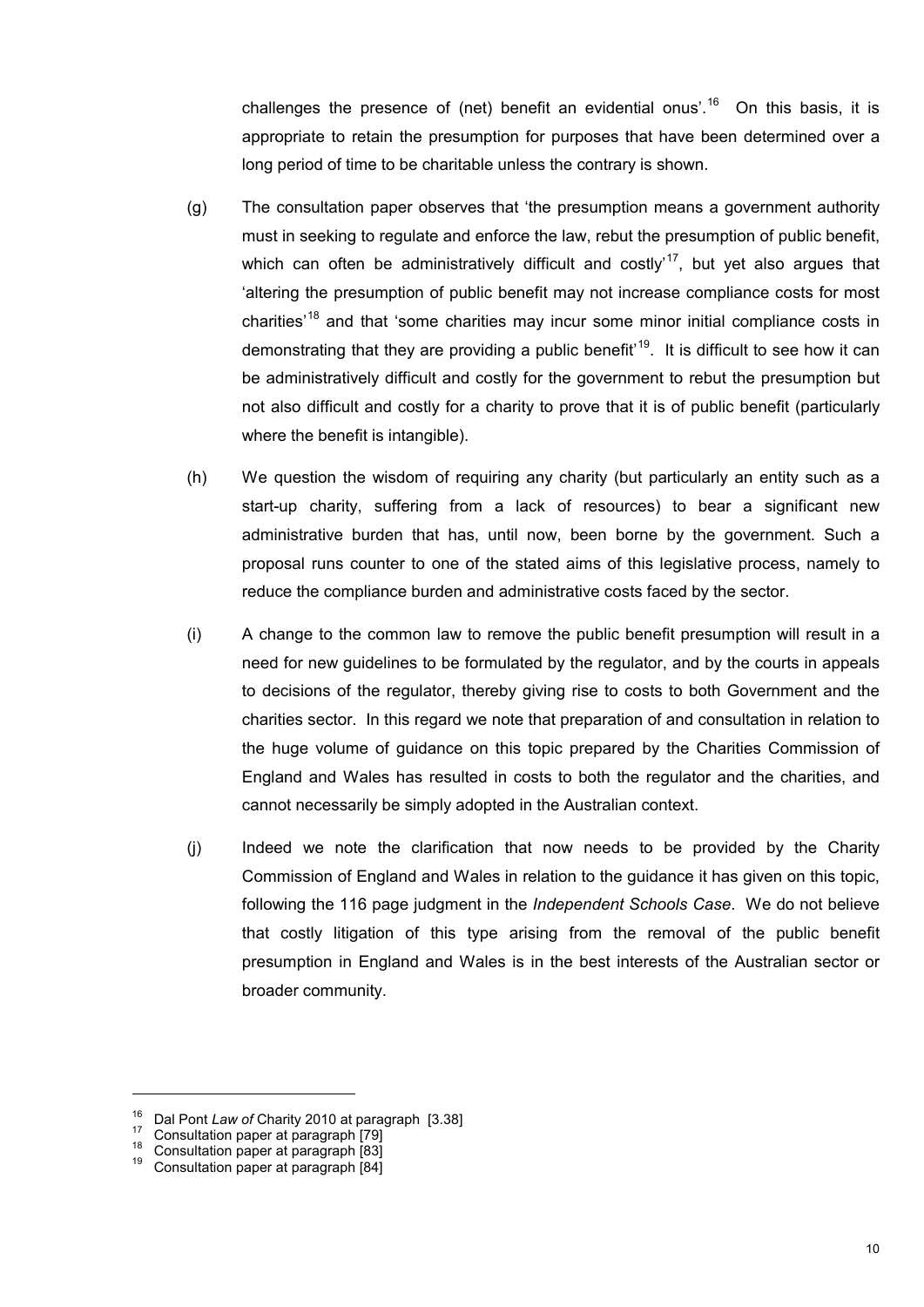- (k) Ultimately, if the aim of reform is to improve regulation, reduce red tape and empower and encourage charities<sup>[20](#page-10-0)</sup>, removing the presumption will not achieve these aims. Rather, it will give rise to an onus of proof in relation to public benefit the burden of which will be borne by the organisation along with the increased costs this will involve.
- (l) The CDI considered views that the presumption be overturned and yet did not conclude this should be the case in Australia. This notion that the presumption should be overturned emerged in the 2003 Charities Bill without support from the CDI and as such we would question the grounds upon which the Government has concluded that it is an advisable course to follow. The Board of Taxation Report noted that some concerns were raised in relation to the removal of the public benefit presumption, particularly in relation to charities for the advancement of religion, but did not make any further comment or recommendation in this regard.<sup>[21](#page-10-1)</sup>
- (m) Further, we note that there are fundamental differences between the treatment of charities in Australia and the UK. Unlike Australia, in England and Wales, deductible gift recipient style benefits<sup>[22](#page-10-2)</sup> are provided to all charities thereby potentially justifying a narrower public benefit test. We note in this regard that the Productivity Commission report recommended extending deductibility to all charities<sup>[23](#page-10-3)</sup> and we submit that to impose the burden of a UK model through the removal of the presumption of public benefit without extending deductibility to all charities demonstrates an inconsistent approach to reform. The Irish legislation also retains a presumption that a gift for the advancement of religion is of public benefit, unless the contrary can be proved. $^{24}$  It also requires that the consent of the Attorney-General be obtained before such a finding can be made. $^{25}$  $^{25}$  $^{25}$
- (n) We also note that numerous other jurisdictions, including New Zealand, Ireland and Canada have kept all or part of the presumption of public benefit.

# **6.2 Removal of the public benefit presumption for charities for the advancement of religion or education**

(a) As outlined above, in our view the first three heads of charitable purpose under the common law, including the advancement of education and advancement of religion,

<span id="page-10-2"></span><span id="page-10-1"></span>

<span id="page-10-0"></span><sup>&</sup>lt;sup>20</sup> As outlined in paragraph 3.1 above<br><sup>21</sup> Board of Taxation Report, chapter 6<br><sup>22</sup> That is, Gift-Aid, which increases the value of the donation to the charity by 20%, and allows the donor to claim a further deduction where they have a higher tax rate - see for example *Income Tax Act 2007* (UK) part 8, chapter 2,

<span id="page-10-3"></span><sup>&</sup>lt;sup>23</sup> Productivity Commission report recommendation 7.3<br><sup>24</sup> Section 3(4) of the *Charities Act 2009* (Ireland).<br><sup>25</sup> Section 3(5) of the *Charities Act 2009* (Ireland)

<span id="page-10-4"></span>

<span id="page-10-5"></span>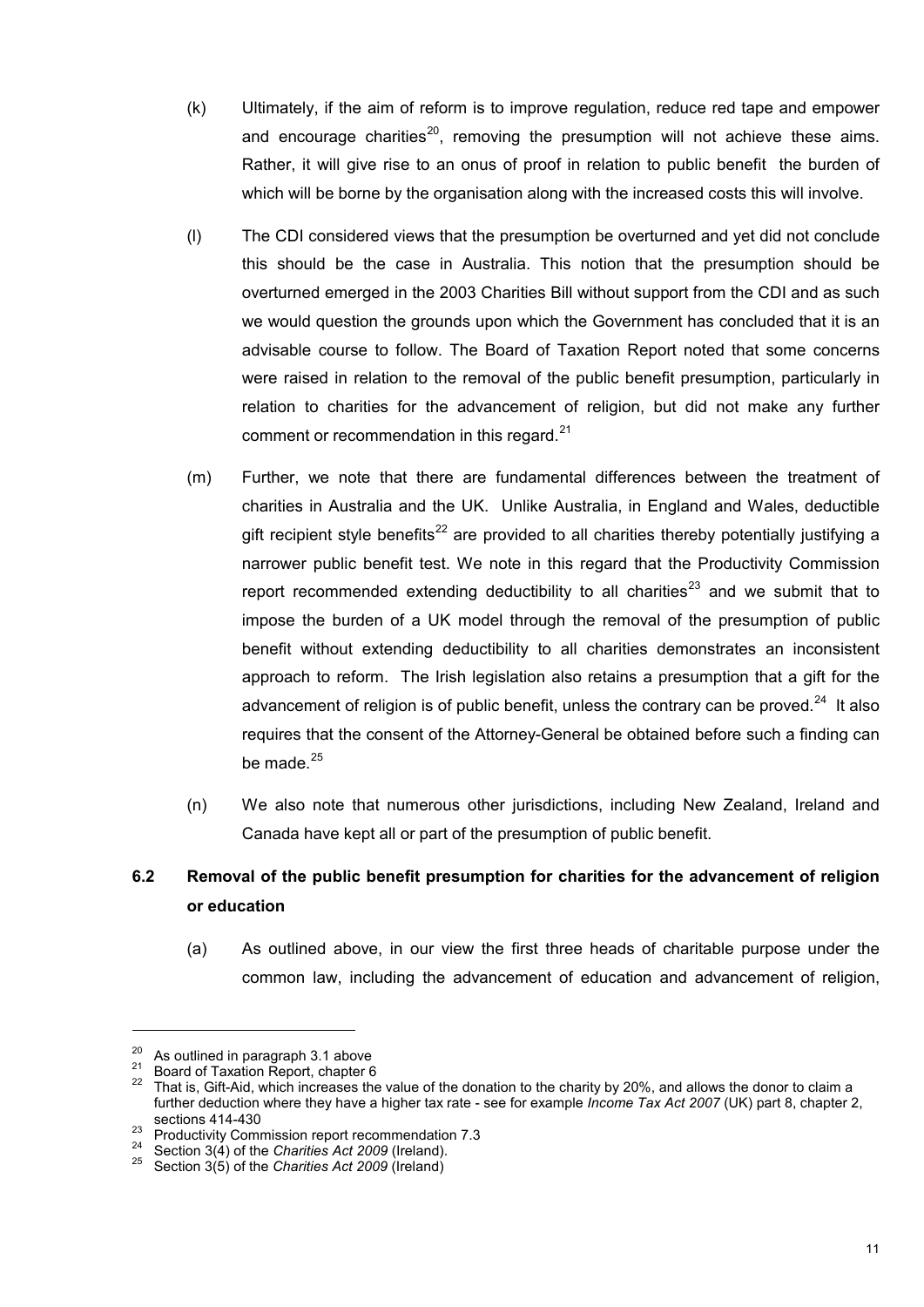should continue to be presumed to be for the public benefit as they are categories that are widely recognised as providing a benefit to the public.

(b) The CDI, in talking about education and religion as charitable purposes, states that 'they are purposes that are regarded by the community as providing a public benefit.<sup>'[26](#page-11-0)</sup> Further, the CDI noted that:

*"'the advancement of religion' should continue as a head of charity. It is clear that a large proportion of the population have a need for spiritual sustenance. Organisations that have as their dominant purpose the advancement of religion are for the public benefit because they aim to satisfy the spiritual needs of the community"* [27](#page-11-1) (our emphasis).

- (c) If benefit is defined as proposed in the 2003 Charities Bill, $^{28}$  $^{28}$  $^{28}$  the removal of the presumption of public benefit is likely to have a particular adverse impact on smaller, minority religions or education facilities, as their direct benefit to the public will be determined based on what constitutes a 'universal or common good', and what is considered to be a significant proportion of the community; both of which are quite subjective notions.
- (d) In our view however, the presence in the community of organisations that educate, and the presence in the community of organisations that encourage spiritual growth, is inherently beneficial to the entire Australian community – not merely to those who are the direct recipients of the education or spiritual encouragement.
- (e) We note that, in the case of charities for the advancement of religion, retention of the presumption will assist the regulator and the courts by preventing the need to determine that one religion provides more benefit than another. Arguably, this contributes to the effective separation of church and state. In this regard, the Not-for-profit Project of Melbourne Law School observes that 'the presumption helped preserve religious neutrality by enabling judges to avoid determining the worth of a religion'.<sup>[29](#page-11-3)</sup>
- (f) Further, it seems illogical to retain a presumption of public benefit (or removing the requirement for public benefit) in relation to self help groups and closed contemplative orders, but to remove that presumption in relation to charities for the advancement of religion and advancement of education.

<span id="page-11-3"></span><span id="page-11-2"></span>

<span id="page-11-1"></span><span id="page-11-0"></span><sup>&</sup>lt;sup>26</sup> Report of the Charities Definition Inquiry, 2001, chapter 16<br><sup>27</sup> Report of the Charities Definition Inquiry, 2001, p178<br><sup>28</sup> Discussed further at paragraph 6.5 below<br>*Defining Charity: a literature review* by Melbou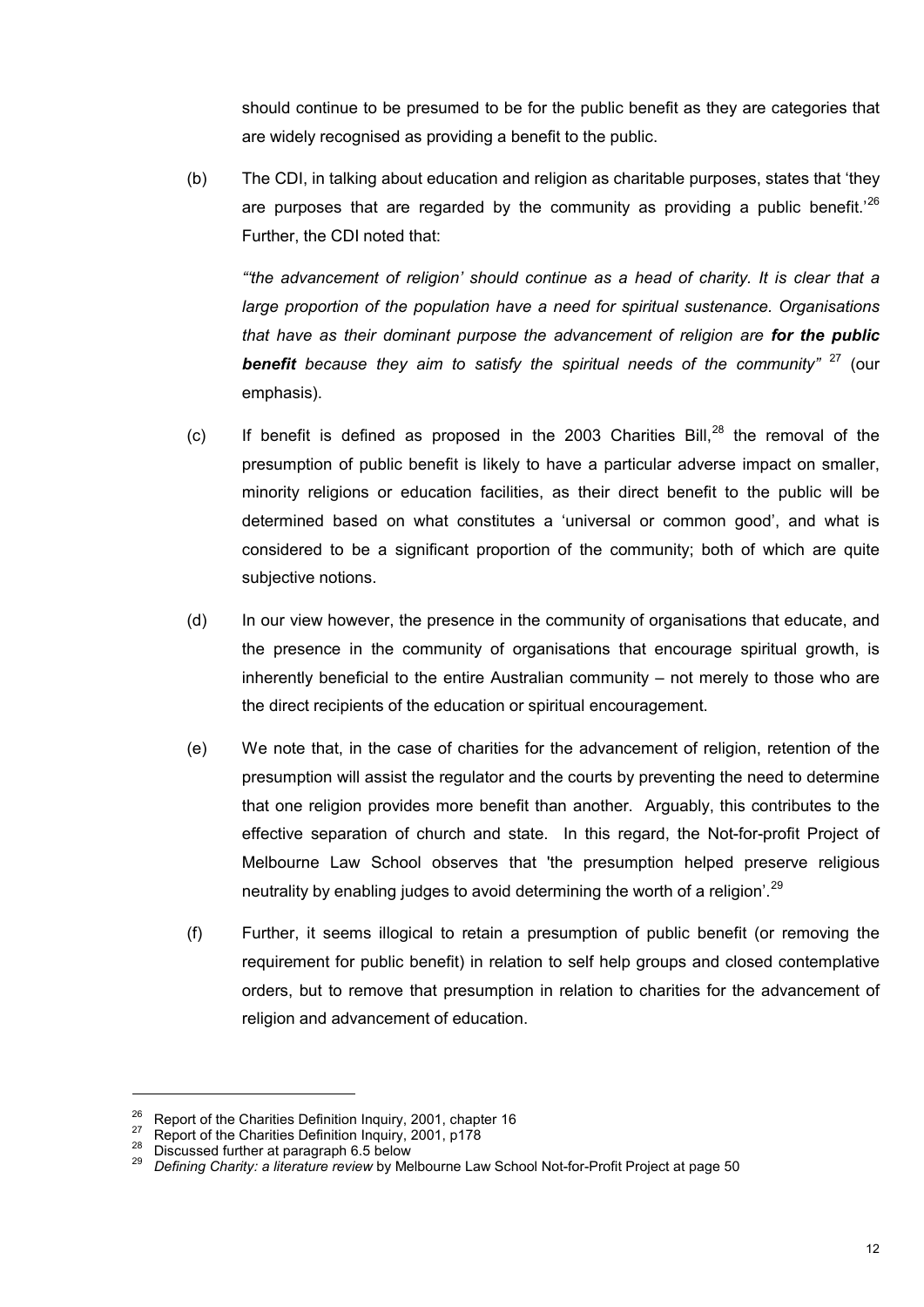### **6.3 International Obligations under human rights instruments**

- (a) We consider that Australia's international obligations under human rights instruments also have significant implications in relation to the operation of presumed public benefit associated with the advancement of religion.
- (b) Freedom of religion is a fundamental, non-derogable human right protected by Article 18 of the International Covenant on Civil and Political Rights (ICCPR), ratified by Australia and enacted in Australian law<sup>[30](#page-12-0)</sup>. The United Nations General Assembly has also enacted a subsequent declaration dealing with religious freedom in more detail, the Declaration on the Elimination of All Forms of Intolerance and of Discrimination Based on Religion or Belief<sup>[31](#page-12-1)</sup> (1981 Declaration). On 8 February 1993 the Attorney-General made a declaration<sup>[32](#page-12-2)</sup> in respect of the Religion Declaration. The Attorney-General's declaration became effective on 24 February 1993.
- (c) The preamble to the 1981 Declaration states, inter alia, that:

*"…religion or belief, for anyone who professes either, is one of the fundamental elements in his conception of life and that freedom of religion or belief should be fully respected and guaranteed…"*

- (d) We submit that this is justification in and of itself for the presumed public benefit of the advancement of religion; the profession, expression and diffusion of religious belief is, to many, a fundamental ingredient in their 'conception of life', necessary for their mental and spiritual wellbeing.
- (e) Perhaps even more relevant to the present discussion is Article 6 of the 1981 Declaration, which lists specific inclusions in the right to freedom of religion. Subparagraph (b) stipulates a right: 'to establish and maintain appropriate charitable or humanitarian institutions', while subparagraph (f) guarantees a right to 'solicit and receive voluntary financial and other contributions from individuals and institutions'.
- (f) We submit that the above provisions, and in particular the right to establish and maintain appropriate charitable or humanitarian institutions, are unequivocal in their protection of the prima facie right of religious communities to establish charitable entities in pursuit of their religious beliefs and must, at the very least, give rise to a presumption that such entities exist for the public benefit.

<span id="page-12-2"></span><span id="page-12-1"></span>

<span id="page-12-0"></span><sup>&</sup>lt;sup>30</sup> As Schedule 2 to the *Australian Human Rights Commission Act 1986* (Cth)<br><sup>31</sup> UN General Assembly, Document A/RES/36/55, 25 November 1981<br><sup>32</sup> under s 47(1)(b) of the *Australian Human Rights Commission Act 1986* (Ct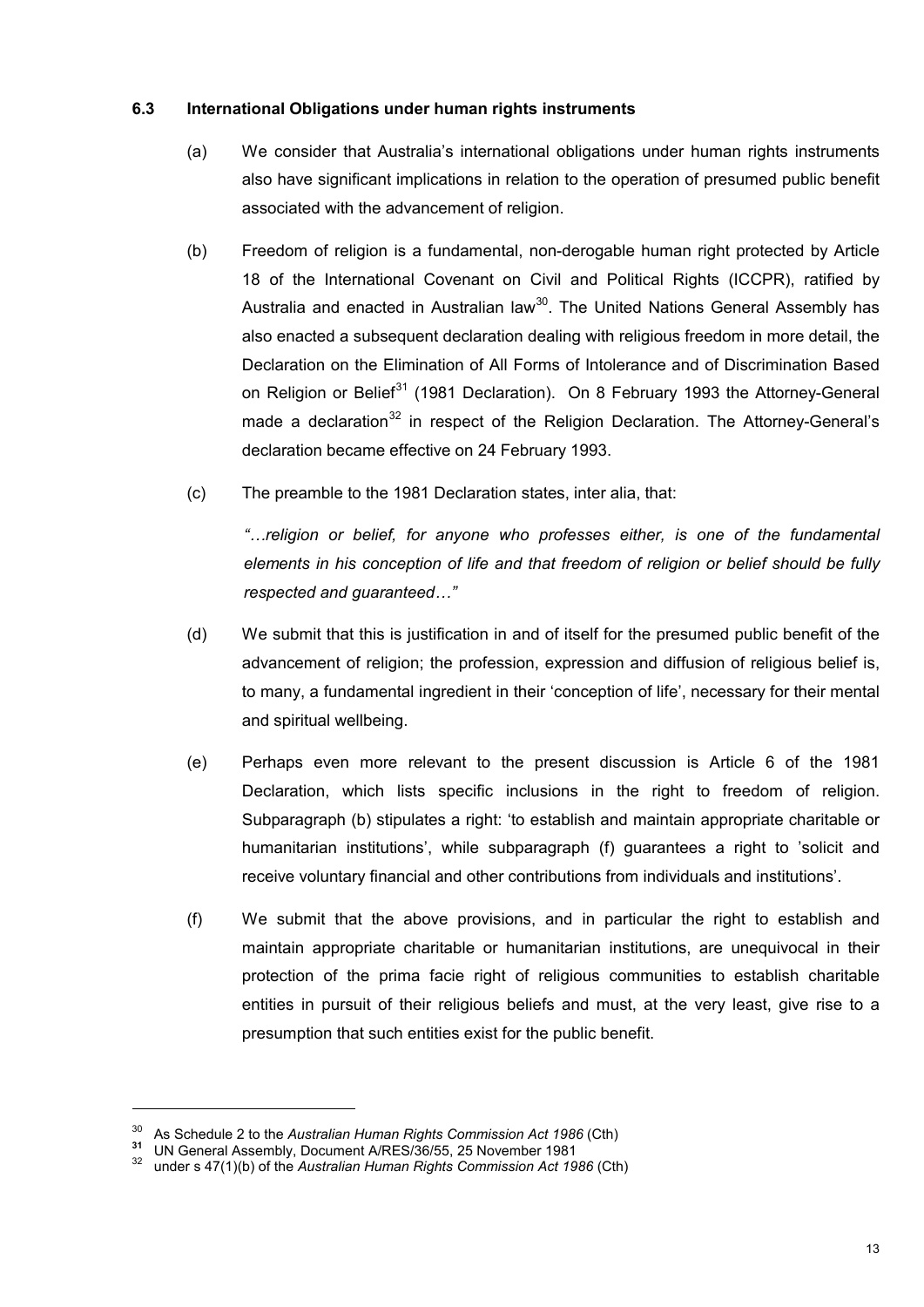#### **6.4 'Public'**

- (a) In our view, the characterisation of 'public' in the 2003 Charities Bill as a 'sufficient section of the general community<sup>33</sup>, being a number that is not 'numerically negligible<sup>[34](#page-13-1)</sup> is problematic, especially in relation to organisations assisting smaller groups or seeking to relieve suffering in relation to rarer conditions<sup>[35](#page-13-2)</sup>.
- (b) We note the view stated in the Board of Taxation Report that it should be clear that any determination of whether the number of people to whom a benefit may be provided is 'numerically negligible' should be determined by reference to the 'size of that part of the community to whom the purpose would be relevant'. [36](#page-13-3)
- (c) However, Dal Pont considers this test to be misleading, on the basis that:

'what constitutes a section of the community is not a numerical inquiry; it is more *concerned with the criteria that govern access by the relevant class of beneficiaries to the charitable benefits and, to a greater or lesser degree, whether benefits targeted to one or only a few individuals nonetheless generate a benefit to a broader section of the community.''* [37](#page-13-4)

### **6.5 'Benefit'**

- (a) In our view, any determination of benefit should not be limited to benefits that are merely direct and present, but should include both direct and indirect benefits, both tangible and intangible benefits, both present and future benefits, and benefits that constitute both majority and minority views. Further, the determination of benefit should look to the purpose of the organisation, not the effectiveness of the organisation in achieving those purposes.
- (b) In the case of religion, it is likely to be difficult to prove public benefit, as the benefits provided by religion are generally intangible, and to determine the benefit of religion only by reference to direct benefits or by-products 'fails to grasp the true benefit of religion'<sup>[38](#page-13-5)</sup>, that is, 'spirituality itself<sup>'[39](#page-13-6)</sup>.

<span id="page-13-0"></span> $33 \atop{34}$  Section 7(1)(c)<br>Section 7(2)

<span id="page-13-2"></span><span id="page-13-1"></span> $35$  Although we note in this regard that curing and improving the treatment of diseases and other conditions, even if only rare, should be considered to provide both present and future benefit to the public as a whole.

<span id="page-13-4"></span>

<span id="page-13-3"></span><sup>&</sup>lt;sup>36</sup> Board of Taxation report, recommendation 6.25<br><sup>37</sup> Dal Pont Law of Charity 2010 at paragraph [3.6]<br><sup>38</sup> Defining Charity: a literature review by Melbourne Law School Not-for-Profit Project at page 51<br>*befining Charity* 

<span id="page-13-6"></span><span id="page-13-5"></span>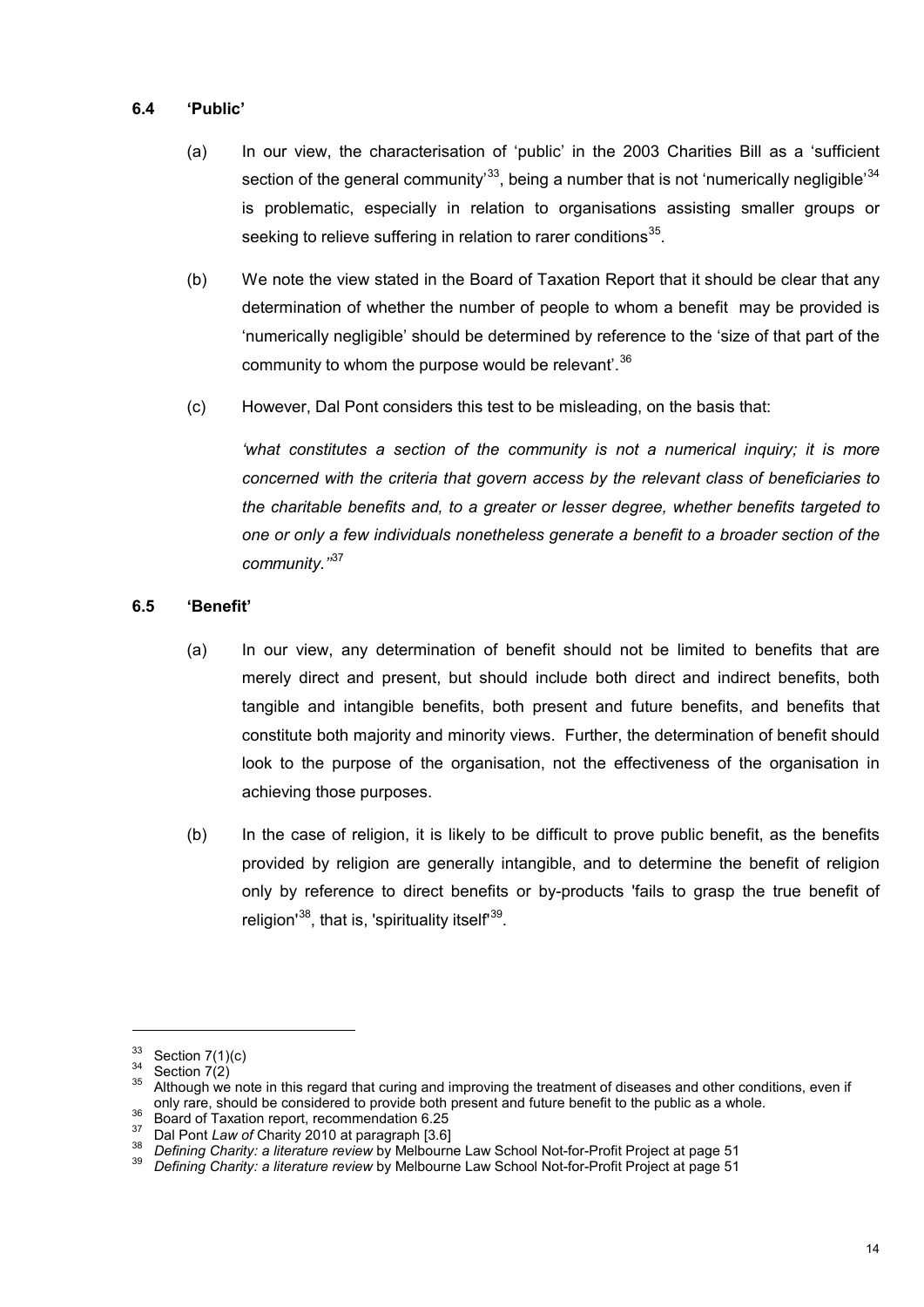(c) Further, it should be clear who determines whether a purpose is beneficial. We have some concerns in relation to the idea of a need for 'universal or common good' and the seeming subjective and 'majority focussed' nature of this test.

### **6.6 'For the Public Benefit'**

- (a) Any determination of whether something is for the public benefit should be determined objectively – that is, the consideration should be whether there is a public benefit, not whether the public perceives there to be a benefit. The former inquiry allows flexibility, particularly in relation to minority views, while the latter inquiry encourages only majority or popularly held views to be considered beneficial. History tells us that in many cases, it is the minority views that have ultimately resulted in real benefit to the community,  $40$ and it is healthy for democracy for dissenting voices to be heard.
- (b) We note that the guidance in England and Wales in relation to public benefit extends the concept too far – and arguably imports a 'relief of poverty' requirement in determining whether something is for the public benefit by requiring that, in order to be for the public benefit the services provided by a charity must be accessible to the poor and therefore sufficient free treatments or bursaries (for example) must be provided to a sufficient number of poor people in order to satisfy this requirement. In fact, the case law requires that charity is not merely limited to the poor.

## **6.7 Recommended test for public benefit**

- (a) In view of the above difficulties in articulating what is for the public benefit, we recommend that public benefit should be defined in negative terms, namely any benefit which is not a private benefit. This would then be included in a list of factors included in the legislation relevant to determining whether the presumption of public benefit should be rebutted.
- (b) Any requirement to determine public benefit in the positive sense, for example for the purposes of determining whether a purpose is charitable under a residual category of purpose in the legislation, could be left to the common law.

<span id="page-14-0"></span> $40$  Such as the Suffragette movement, the abolition of slavery, the rights of children etc.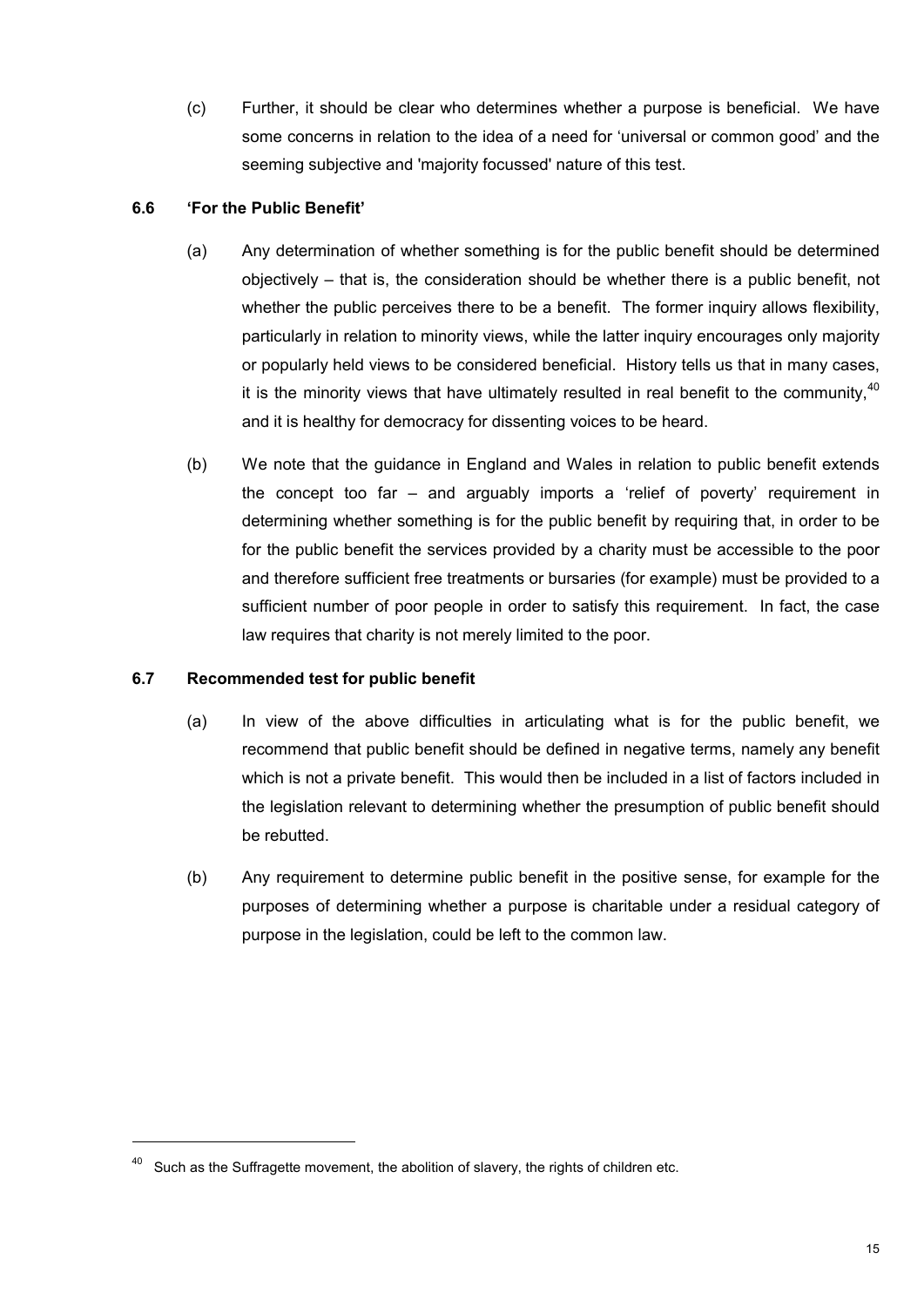# **7 Activities in furtherance of charitable purpose**

# **7.1 Are there any issues with the requirement that the activities of a charity be in furtherance or in aid of its charitable purpose?**

- (a) We agree that it is appropriate for a charitable organisation that all activities undertaken by the charity must be in furtherance of the charitable purpose, and consider that this requirement should already be considered to be inherent in the determination of whether an organisation is charitable.
- (b) It is unclear how, if this requirement is included, there will be any scope for a tax on the unrelated commercial activities of a charity since all activities must be conducted in furtherance of the charitable purpose.
- (c) We consider however that the inclusion of this requirement in the core definition of a charity confuses the distinction between activities and purposes.

# **7.2 Should the role of activities in determining an entity's status as a charity be further clarified in the definition?**

- (a) In our view, determination of whether an organisation is charitable should be determined by reference to the purposes of the charity only not the activities that it proposes to undertake.
- (b) In order to determine whether an organisation has a charitable purpose, the principal enquiry is whether the express objects of an organisation are charitable. If the express objects of an organisation are charitable, then the organisation has a charitable purpose.
- (c) Any subsequent examination as to whether the activities of the organisation are being undertaken in furtherance of its charitable purpose go to the question of whether the organisation is fulfilling its charitable purpose not whether it has a charitable purpose<sup>[41](#page-15-0)</sup>. The answer to this question may impact on whether the organisation continues to be entitled to endorsement as a tax concession charity.
- (d) In Word Investments, the Court held<sup>[42](#page-15-1)</sup> that 'the charitable purposes of a company can be found in a purpose of bringing about the natural and probable consequence of its

<span id="page-15-0"></span><sup>41</sup> *Commissioner of Taxation of the Commonwealth of Australia v Word Investments Limited* [2008] HCA 55 at paragraph [26]

<span id="page-15-1"></span><sup>42</sup> *Word Investments* at paragraph [38]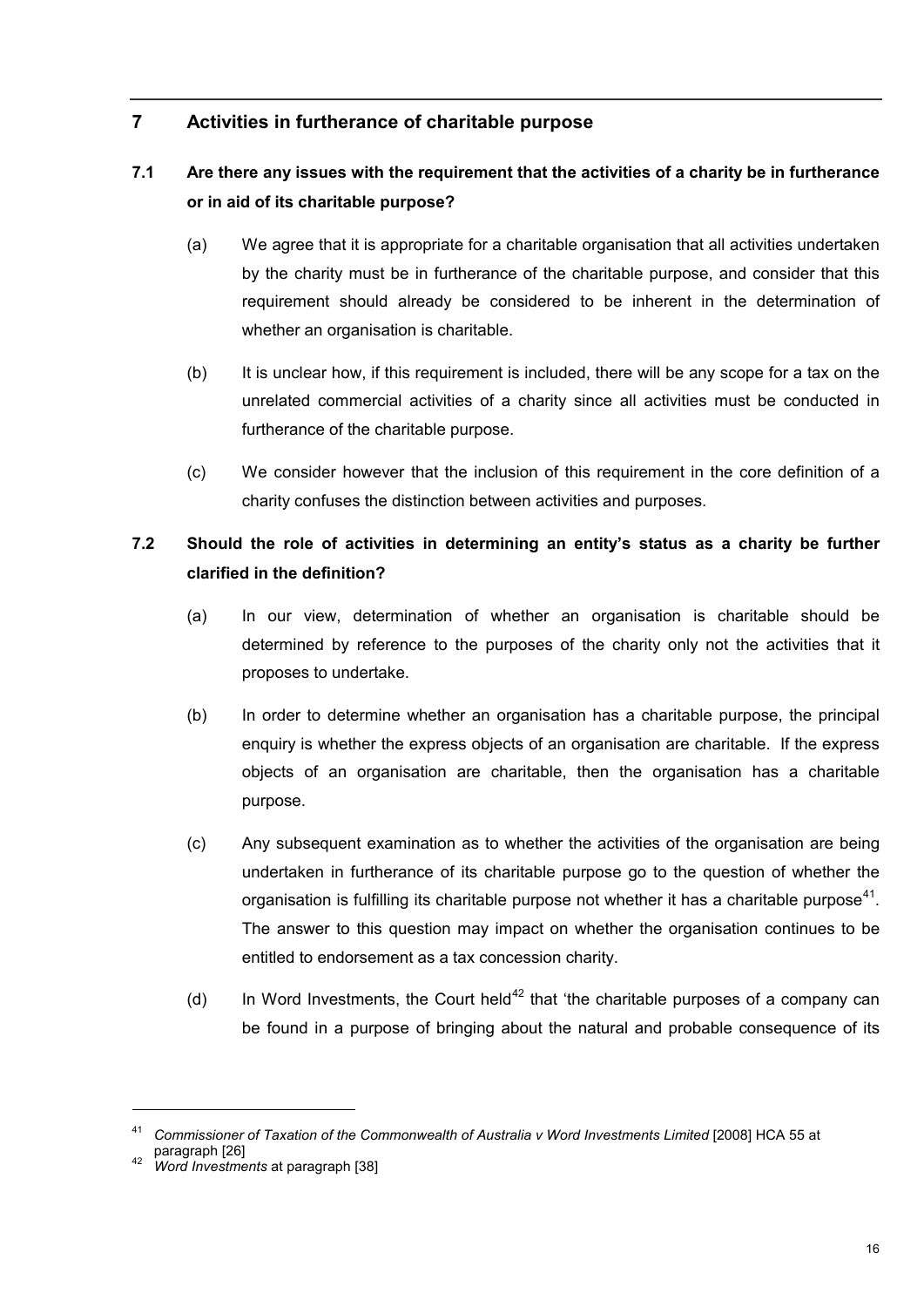immediate and expressed purposes, and its charitable activities can be found in the natural and probable consequence of its immediate activities.'

(e) We submit that this statement of the court indicates that where it is clear from the natural and probable consequence of an organisation's immediate and expressed purposes that the organisation is charitable, that is sufficient to find that the entity has a charitable purpose. Where however it is unclear from the objects of the organisation, it may be necessary to look to the natural and probable consequences of its immediate activities in order to determine whether an entity in fact has a charitable purpose.

### **7.3 Political Activities**

- (a) Following the decision in *Aid/Watch*<sup>[43](#page-16-0)</sup>, any political activity by a charity should be permitted when done in furtherance of the charitable purposes of the organisation.
- (b) Under our constitutional legal system, which includes the requirement for compulsory voting, it should be appropriate for a charity to campaign against a particular candidate or party, or a particular policy of the candidate or party, where such campaign is in furtherance of the charitable purposes of the organisation.

### **7.4 Illegal activities**

- (a) We agree that an organisation with unlawful purposes should not be characterised as a charity. Such purposes should be taken into account in determining whether the presumption of public benefit is rebutted in respect of an entity.<sup>[44](#page-16-1)</sup>
- (b) We are concerned however, that the inclusion of an illegal activities disqualifier creating a once for all time test entities which are found guilty or convicted of an indictable offence is unduly restrictive and ignores the reality that an entity is ultimately operated by individuals. In this regard, we support the recommendation of the Board of Taxation to remove this requirement 'so that an instance of unlawful conduct would not disqualify an entity from obtaining or retaining charitable status.<sup>[45](#page-16-2)</sup> Any penalty for unlawful activity should be administered under the relevant legislation and should not give rise to a further penalty of disqualification from charitable status.

<span id="page-16-0"></span><sup>43</sup> *Aid/Watch Incorporated v Commissioner of Taxation* [2010] HCA 42<br>44 As discussed in paragraph 6.1 above.

<span id="page-16-2"></span><span id="page-16-1"></span><sup>45</sup> Board of Taxation recommendation 5.15